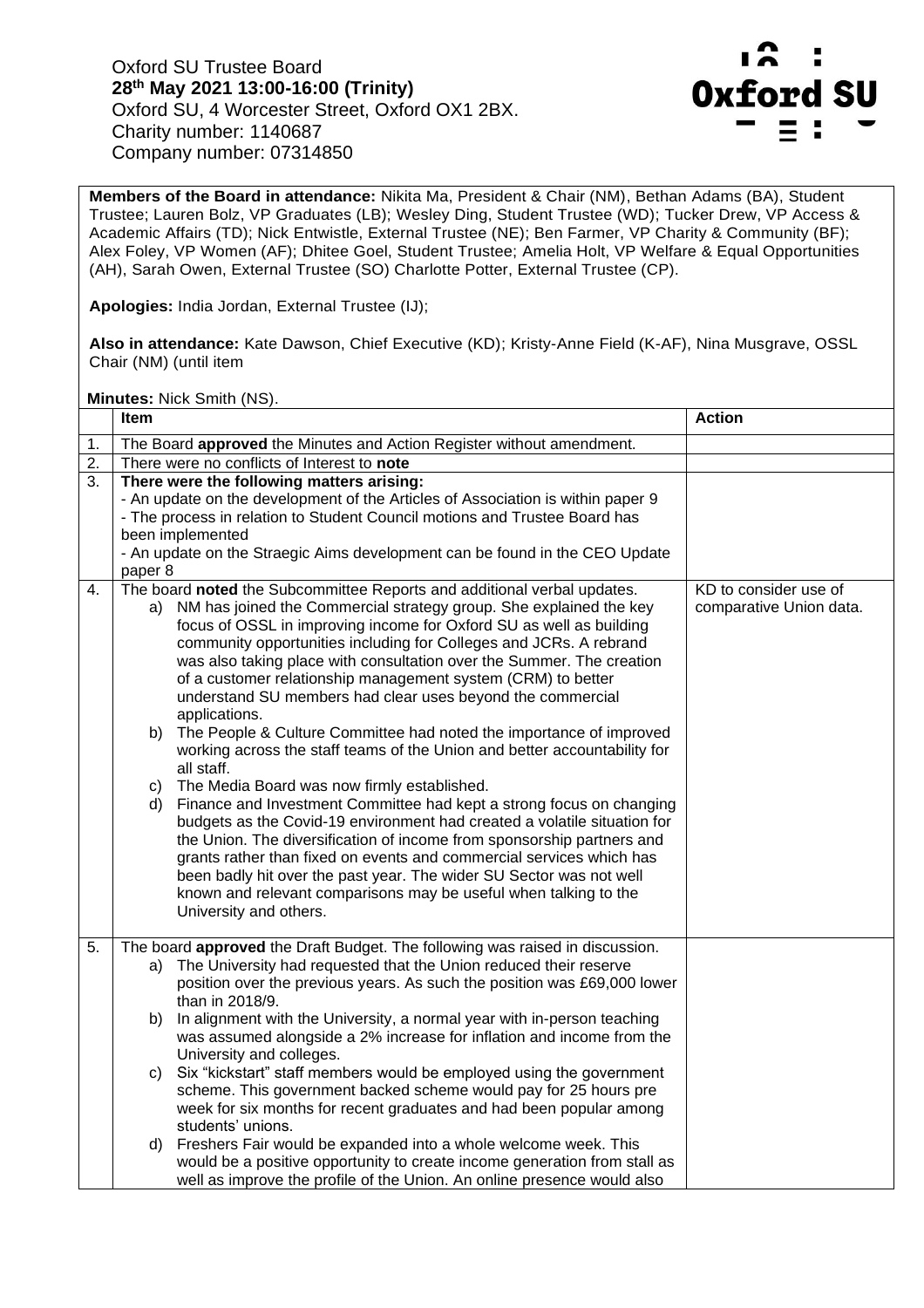

|    |    | be available. There would be greater expenditure associated with this                                                   |                                    |
|----|----|-------------------------------------------------------------------------------------------------------------------------|------------------------------------|
|    |    | but it was hoped to be a more accessible event.                                                                         |                                    |
|    | e) | Moving services in-house (such as finance) would lead to a £7k net                                                      |                                    |
|    |    | savings but was also felt to be more appropriate for the Union to function                                              |                                    |
|    |    | more effectively.                                                                                                       |                                    |
|    | f) | The plan was for a deficit position of £32K leaving the Reserve position                                                |                                    |
|    |    | at £188K (against a £130K minimum).                                                                                     |                                    |
|    |    | g) Should there be future Covid-19 disruption there was not a specific                                                  |                                    |
|    |    | equivocation between income and spending.                                                                               |                                    |
|    |    | h) Due consideration to accounting practice and the requirements of the                                                 |                                    |
|    |    | Statement of Recommended Practice (SORP) would be made as greater                                                       |                                    |
| 6. |    | capital expenditure projects were undertaken.<br>The Board noted the COVID and CEO Update. The following was discussed: |                                    |
|    |    | a) Strategy development work was continuing. It was noted that the                                                      |                                    |
|    |    | changing organisation can create uncertainty for some staff. The Union                                                  |                                    |
|    |    | was in a much better position now than previous years and able to think                                                 |                                    |
|    |    | beyond the immediate.                                                                                                   |                                    |
|    |    | b) The Union was supporting the University's Covid-19 testing scheme and                                                |                                    |
|    |    | this had been positive for commercial partners as well as supporting the                                                |                                    |
|    |    | community.                                                                                                              |                                    |
|    | C) | Staff engagement had been positive in many ways and work was                                                            |                                    |
|    |    | continuing to improve their wellbeing. The environmental issues as we                                                   |                                    |
|    |    | came out of the lockdown phases of the Pandemic were positive. Any                                                      |                                    |
|    |    | return to the office would balance individual staff needs alongside any                                                 |                                    |
|    |    | organisational need for staff to be present.                                                                            |                                    |
| 7. |    | The Board noted the Articles of Association Implementation Update.                                                      |                                    |
|    |    | a) An additional 1,500 members would be added as a result of the changes                                                |                                    |
|    |    | and the database was being updated.                                                                                     |                                    |
|    |    | b) A code of conduct would be drawn up. The way in which this was                                                       |                                    |
|    |    | implemented would need sensitivity.                                                                                     |                                    |
| 8. |    | The board received a Crisis Planning Presentation. The following was raised                                             | A full proposal based on           |
|    |    | during the conversation:                                                                                                | these procedures would             |
|    |    | a) There were 3 stages of crisis management; prepataion, reacting to the<br>event and evaluation afterwards.            | come to the July Trustee<br>Board. |
|    |    | b) During the issue of the Presidential election the organisation had moved                                             |                                    |
|    |    | quickly and communicated widely with the membership while supporting                                                    |                                    |
|    |    | individuals. Scenario planning had been employed to consider next                                                       |                                    |
|    |    | steps as we go.                                                                                                         |                                    |
|    |    | c) Weekend response needed to be considered, clarity on roles when                                                      |                                    |
|    |    | making decision and the point at which the Trustee Board became                                                         |                                    |
|    |    | involved were lessons learnt. Remote working was a challenge during                                                     |                                    |
|    |    | Crisis management.                                                                                                      |                                    |
|    |    | d) Different crises would have a response at different levels depending on                                              |                                    |
|    |    | the criteria associated with it. For example a "Gold level" issue would                                                 |                                    |
|    |    | require Board level interventions. This should be linked to the Risk                                                    |                                    |
|    |    | Register.                                                                                                               |                                    |
|    |    | e) Clear communication channels were really important, especially given                                                 |                                    |
|    |    | the increased public and media attention on Oxford University. A strong                                                 |                                    |
|    |    | delegation framework was also important.                                                                                |                                    |
| 9. |    | The Board approved a Policy & Governance Schedule                                                                       |                                    |
|    |    | a) This would set the planning for the years ahead to ensure compliance                                                 |                                    |
|    |    | with all necessary policies.                                                                                            |                                    |
|    |    | b) The schedule for work would be revised each year a with an external                                                  |                                    |
|    |    | review against policies every three years.                                                                              |                                    |